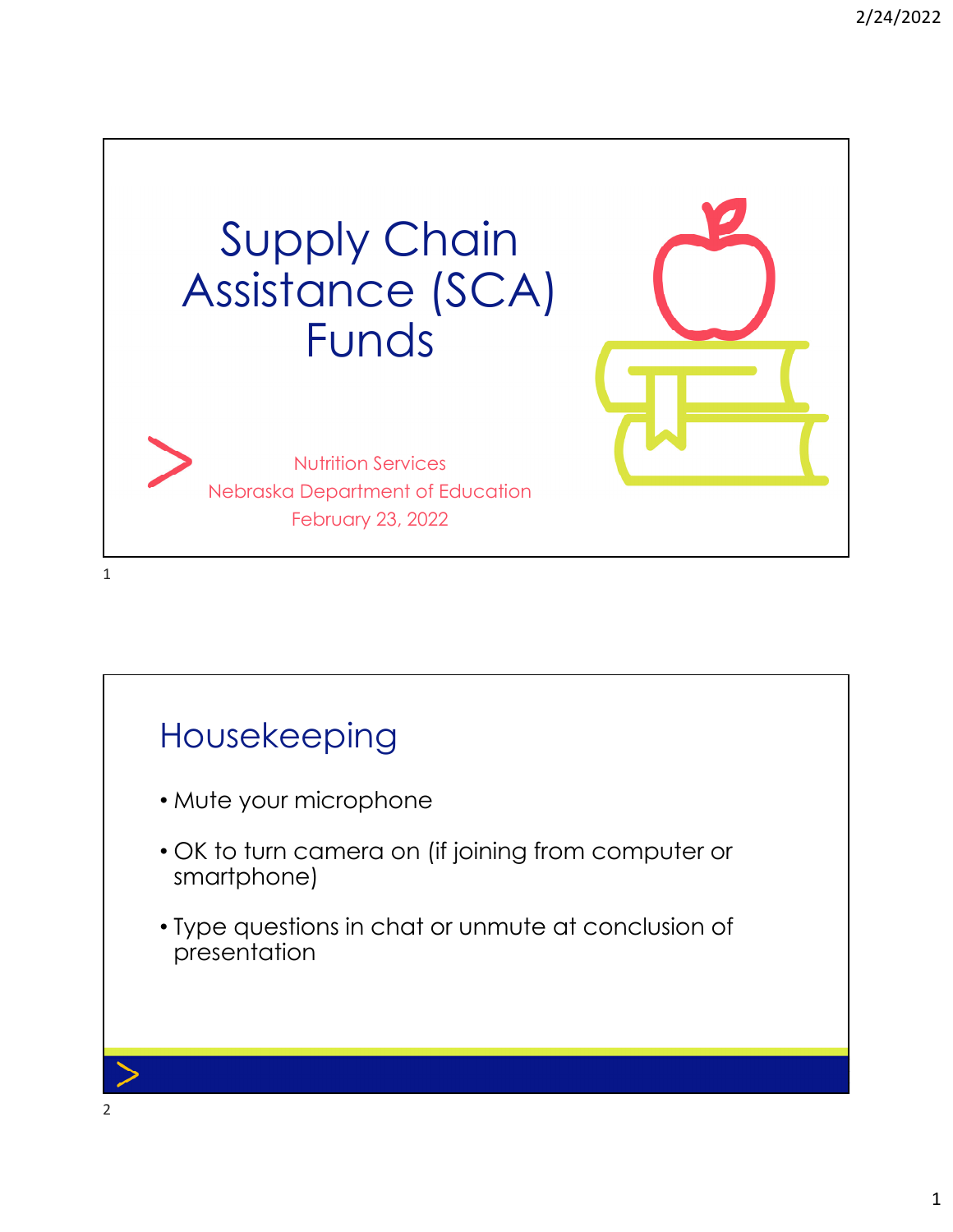

3

## What are Supply Chain Assistance (SCA) Funds?

- Additional food purchasing funds to address supply chain issues and increased costs
- Funds used exclusively on unprocessed and minimally processed domestic foods
- Policy: https://www.fns.usda.gov/cn/allocation-supplychain-assistance-funds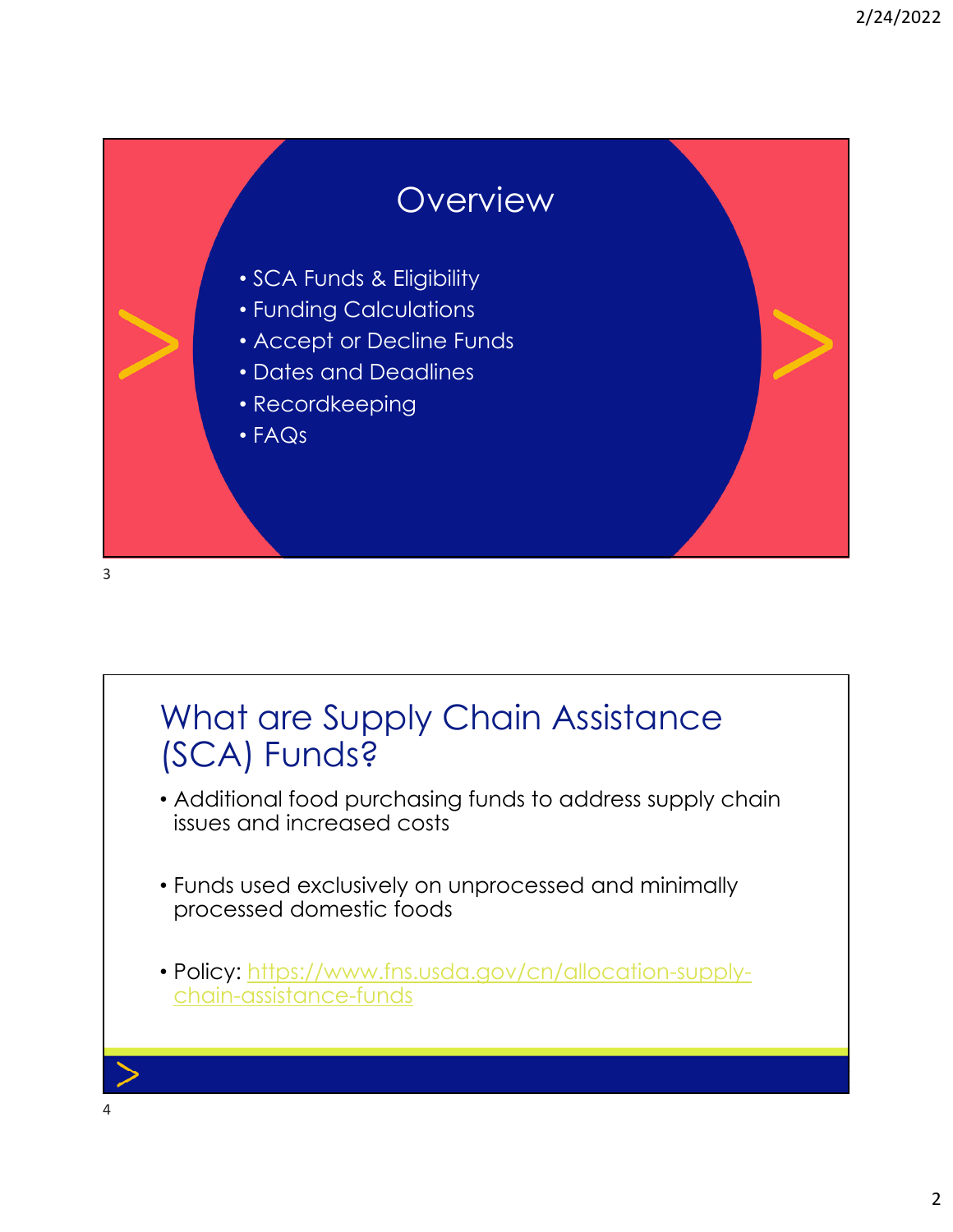

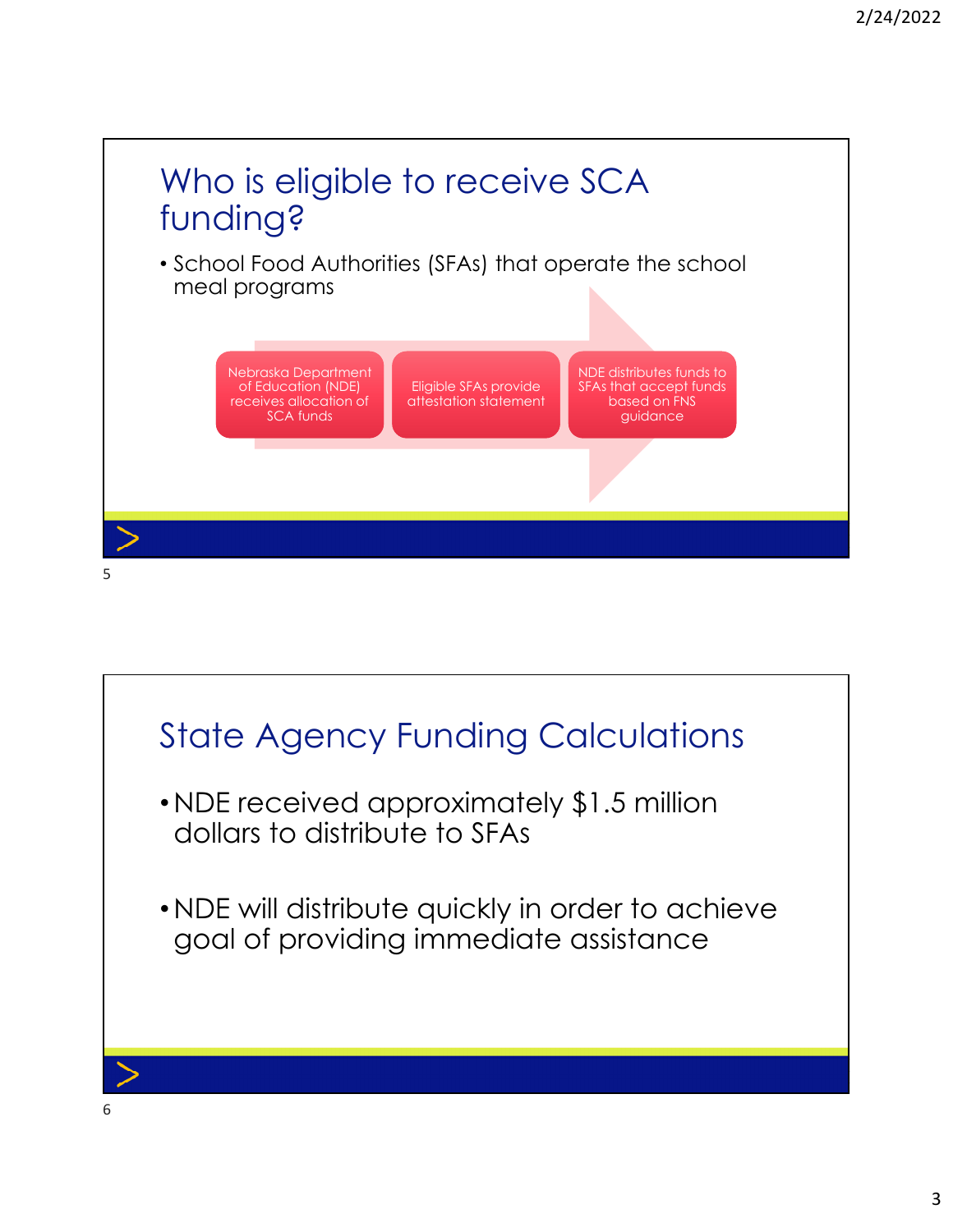

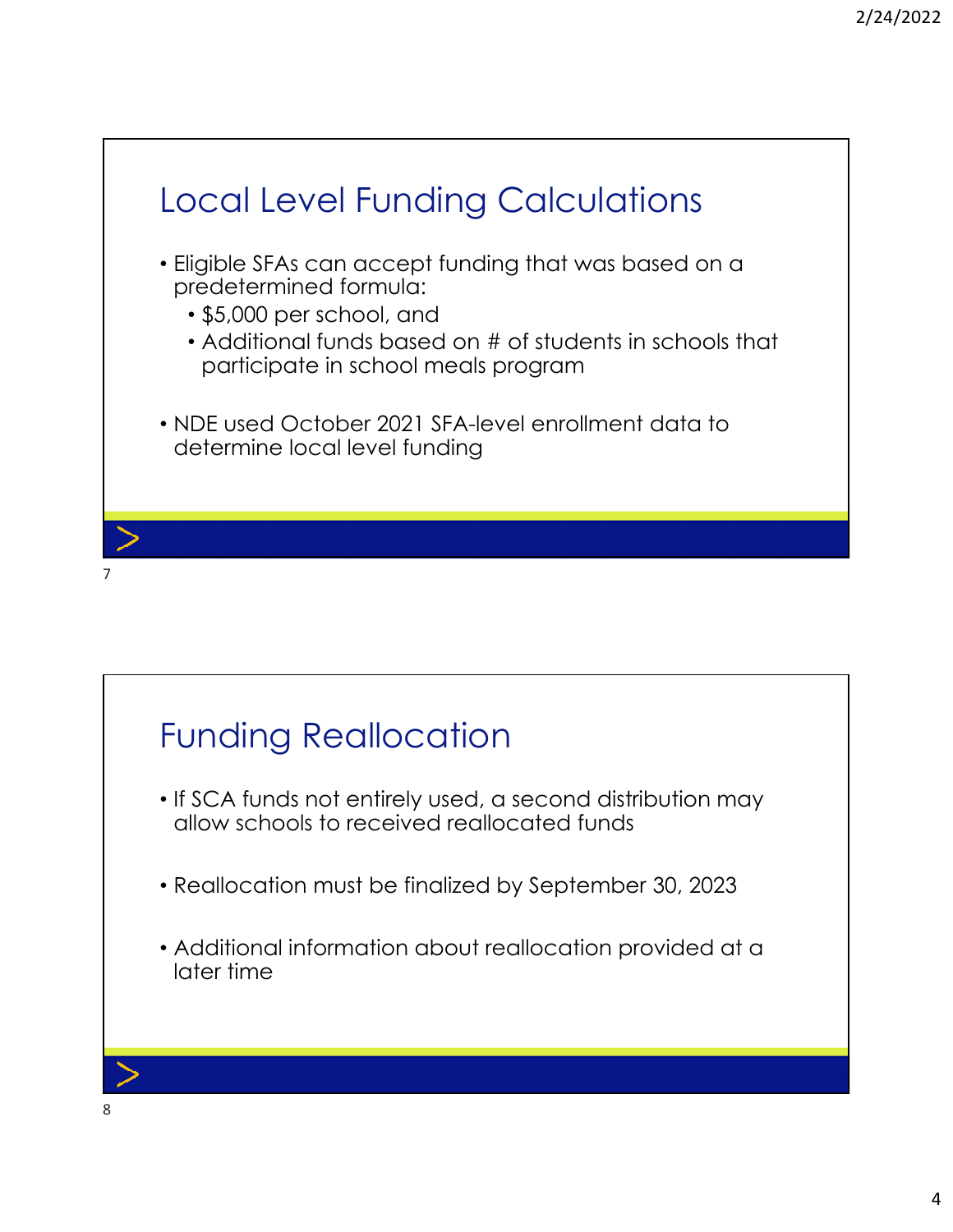

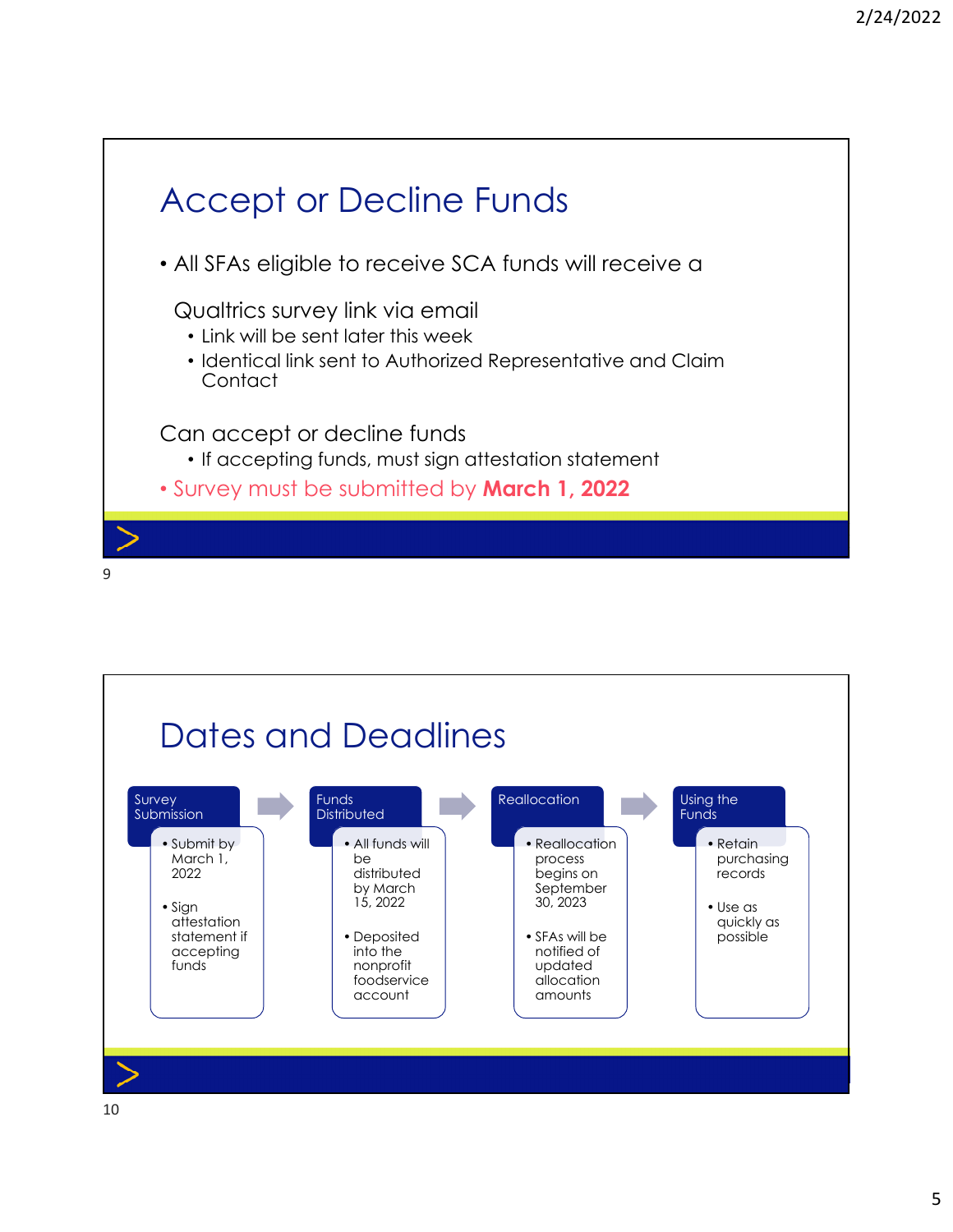| Use of Funds                                                                                      |                                  |  |
|---------------------------------------------------------------------------------------------------|----------------------------------|--|
| • SCA funds must be used for the purchase of unprocessed<br>or minimally processed domestic foods |                                  |  |
| <b>Acceptable Purchases</b>                                                                       | <b>Unacceptable Purchases</b>    |  |
| Fluid milk, cheese, yogurt                                                                        | Pre-made pizzas                  |  |
| Fruits and vegetables (including 100% juices)                                                     | Breads, muffins, or crackers     |  |
| Grain products (pastas, rice, flours)                                                             | Pre-packaged sandwiches or meals |  |
| Meats (whole, pieces, ground)                                                                     | Chicken nuggets                  |  |
| Meat alternates (beans, legumes)                                                                  | Cereal                           |  |
|                                                                                                   |                                  |  |
|                                                                                                   |                                  |  |
|                                                                                                   |                                  |  |



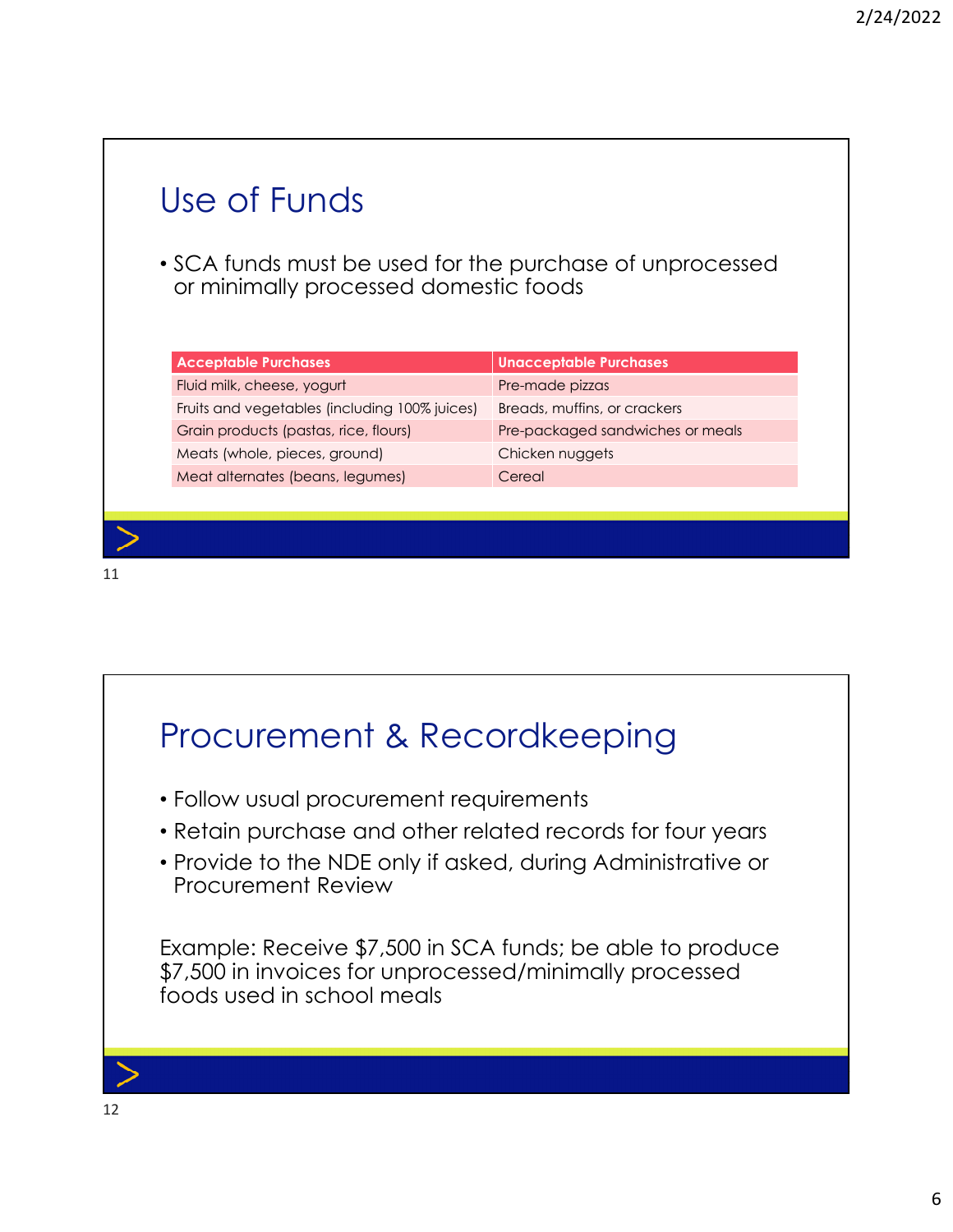

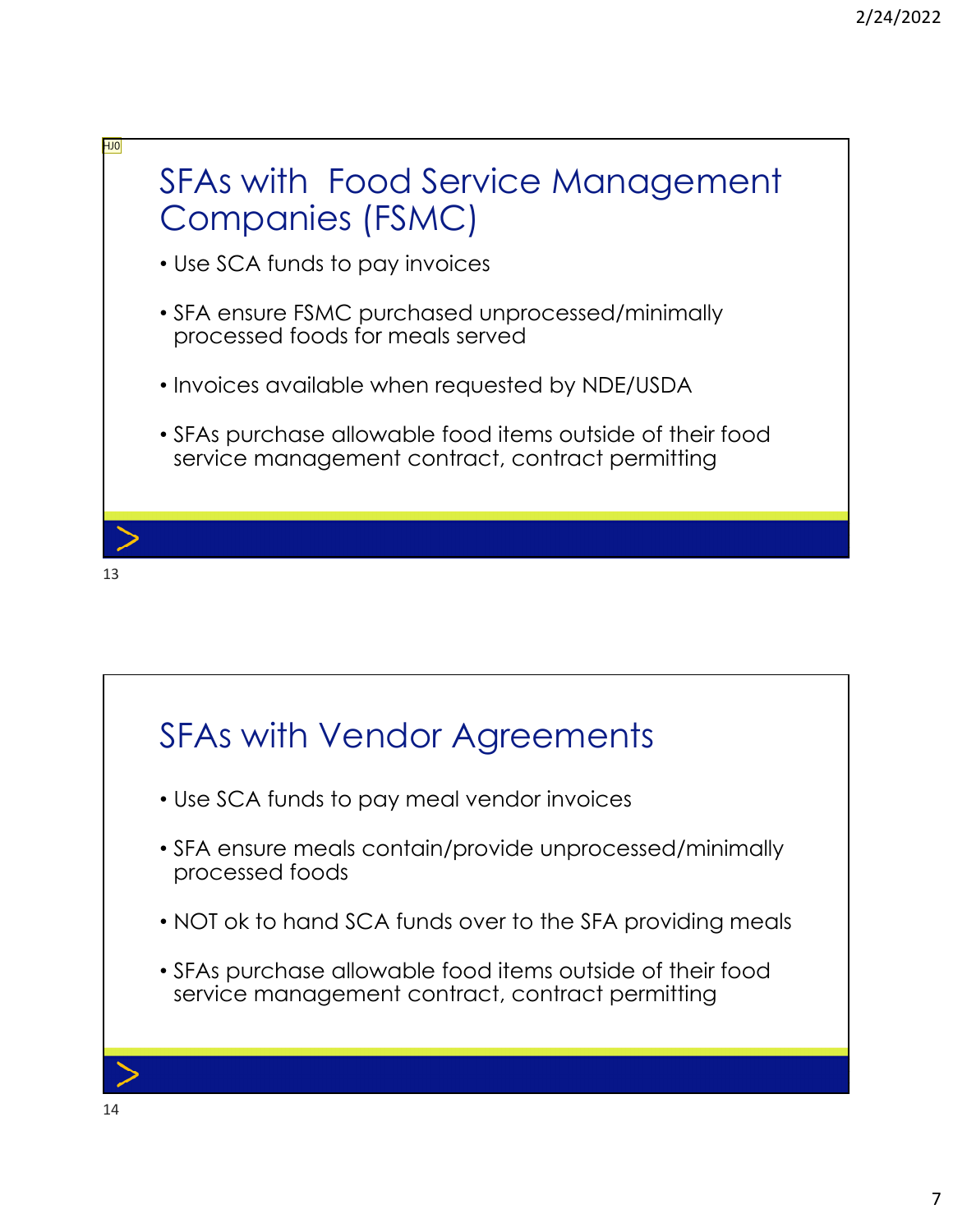**HJ0** is this info necessary with it just applying to those with FSMCs? Hilligoss, Jenna, 2022-02-09T20:15:26.620

### **KP0 0** yes, needed.

Kayte Partch, 2022-02-22T14:54:26.461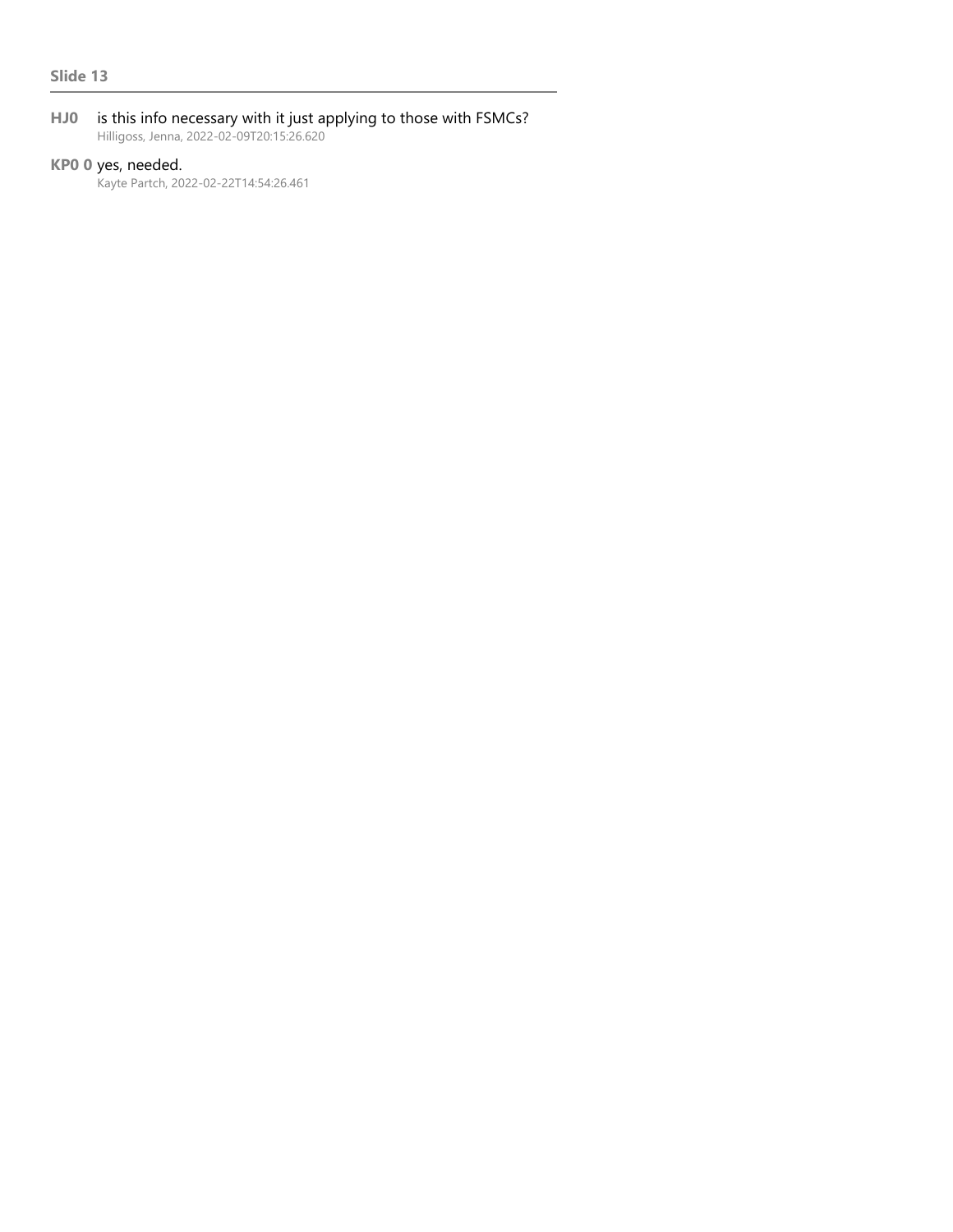# SFAs with Vendor Agreements, cont'd Example: SFA 1 gives all reimbursement to SFA 2 that serves as vendor; no staff time or other costs to school meals SFA 1 can accept funds and use them for additional USDA meals/snacks (breakfast, afterschool snack), or additional fruits and vegetables served with meals received from SFA 2 (vendor school) 15

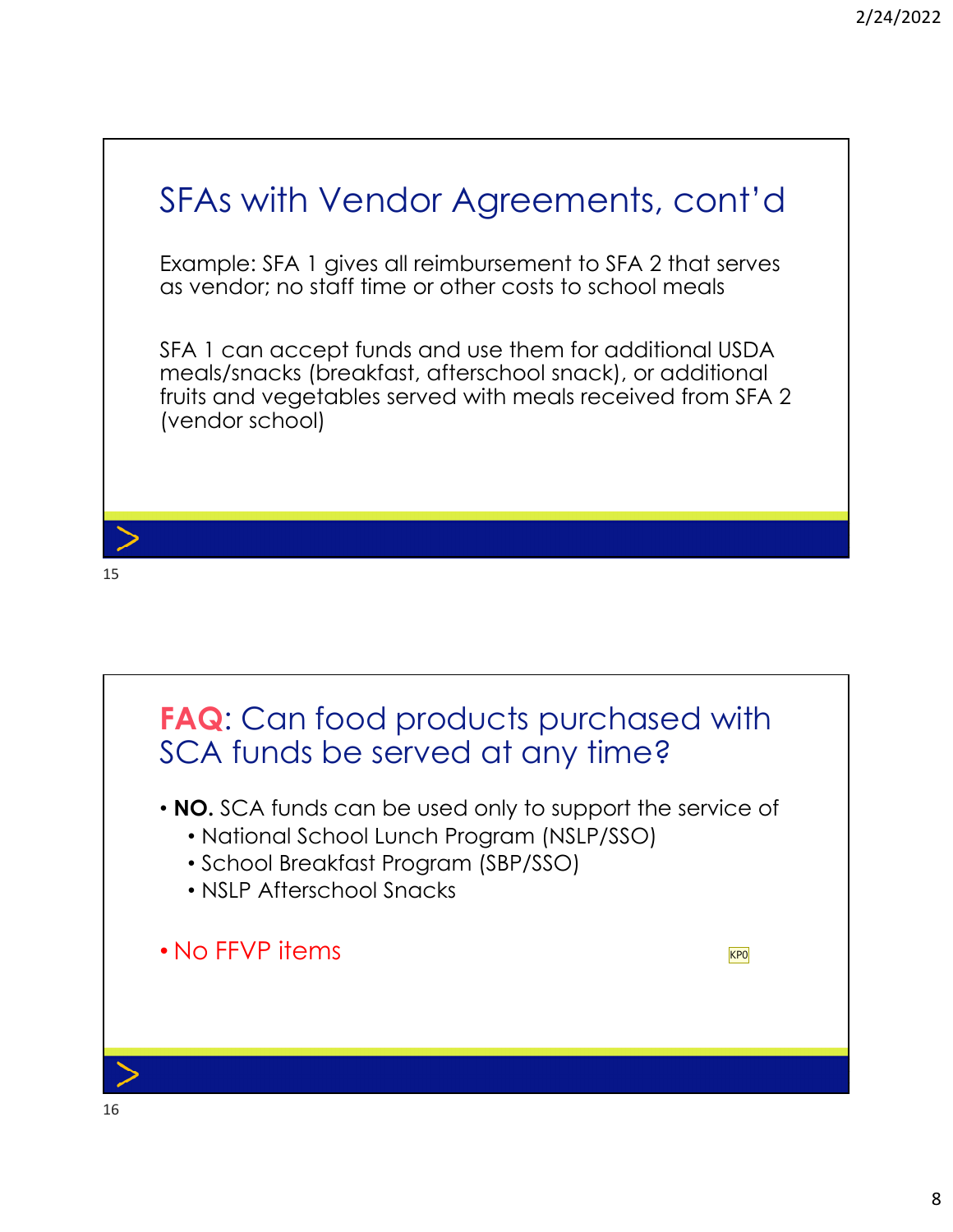#### **KP0** Consider removing this.

Kayte Partch, 2022-02-22T15:06:50.536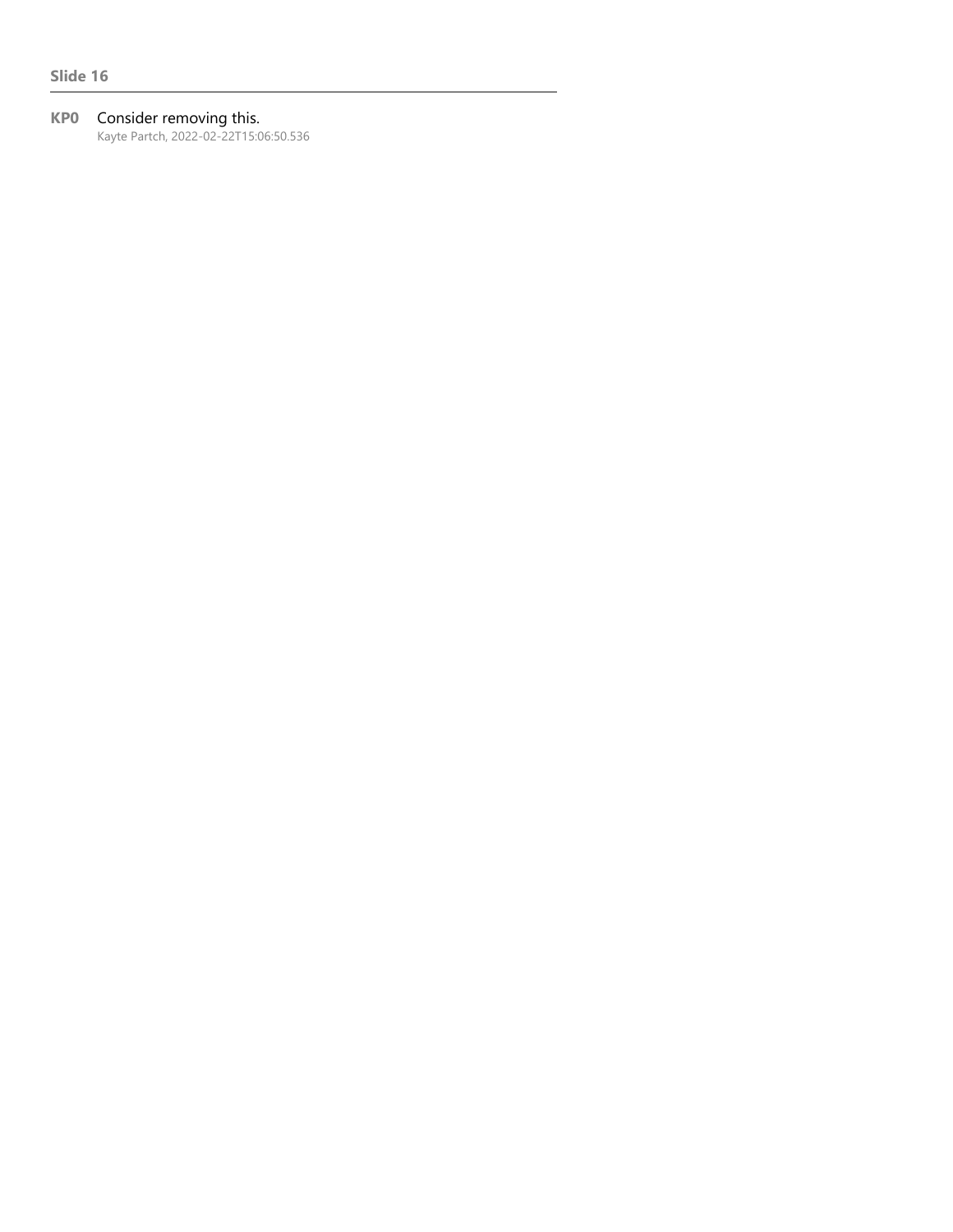

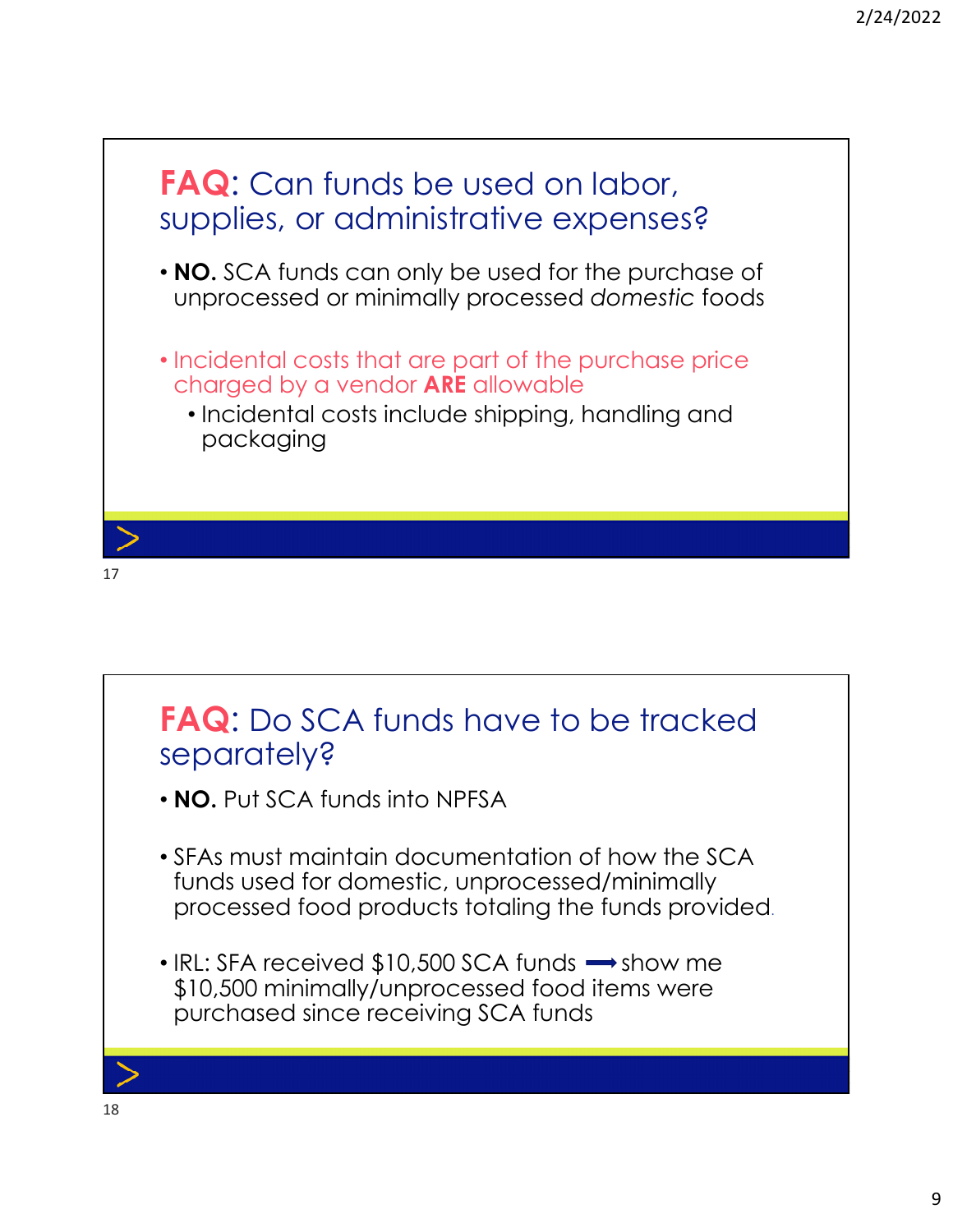## **FAQ**: Are SFAs required to accept SCA funds?

- **NO.** SFA's can decline SCA funding
- If an SFA does not accept their allocation, those funds will become available for reallocation by NDE



19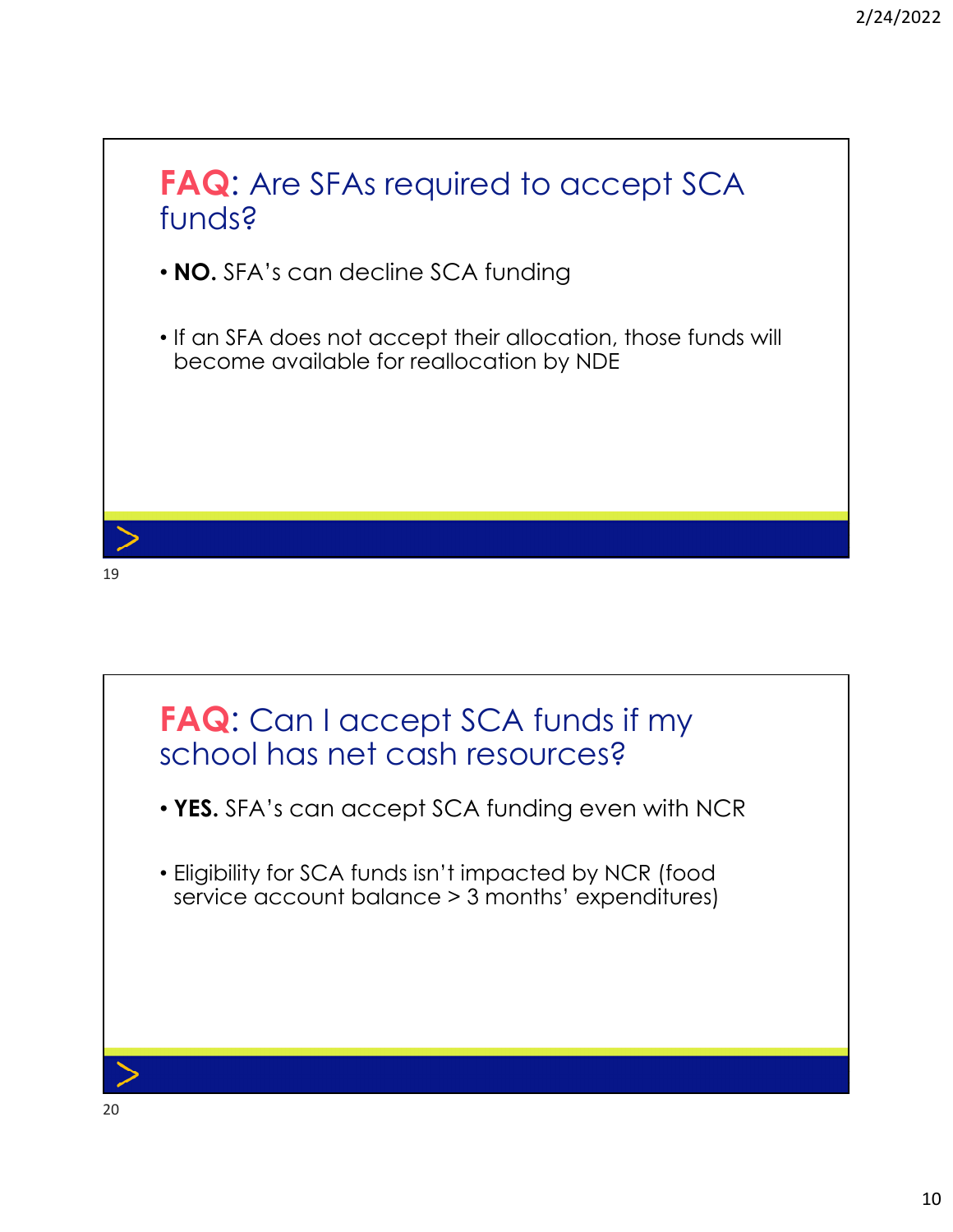



- Ideally used within two years
- Intent is to use ASAP to address supply chain & pricing issues with school menu items